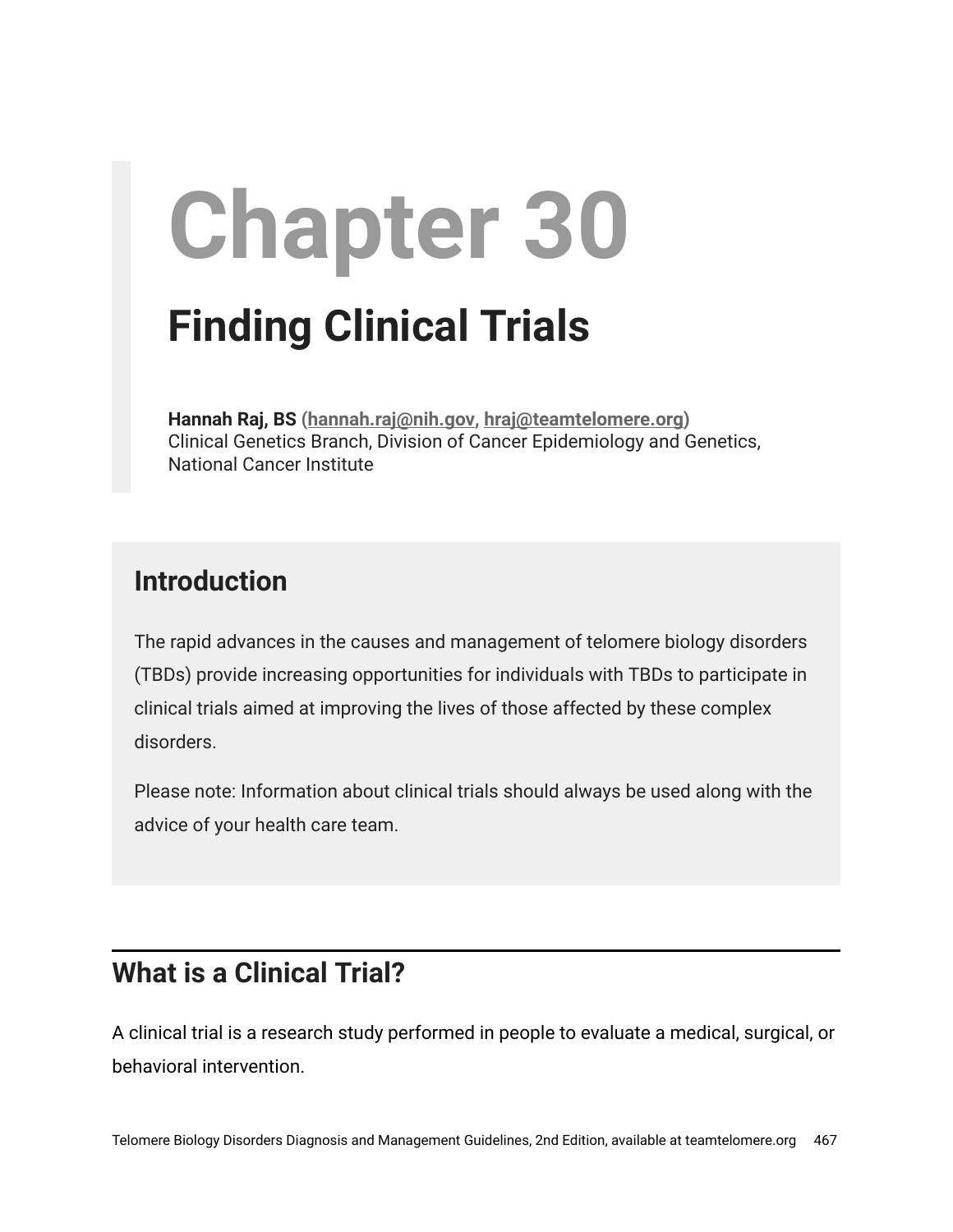There are two main study types:

- **Clinical Trials:** Participants receive specific interventions according to the research protocol. Interventions include medical products (such as drugs, devices, procedures, changes to participants' behavior [such as diet]). Clinical trials may compare a new medical approach to a standard one that is already available, to a placebo that contains no active ingredients, or to no intervention.
- **Observational Studies:** Investigators assess health outcomes in groups of participants according to a research plan or protocol. Participants may receive interventions (which can include medical products such as drugs or devices) or procedures as part of their routine medical care, but participants are not assigned to specific interventions by the investigator (as in a clinical trial).

## **Where Do I Look for Trials?**

[ClinicalTrials.gov](https://clinicaltrials.gov/) contains a database of federally and privately supported clinical trials being conducted around the world. This searchable registry can be used to locate information regarding a trial's purpose, inclusion/exclusion criteria, study locations, study coordinator's contact information, etc.

# **How Do I Find Appropriate Trials?**

#### Search Fields

- The **Condition or disease** field tells the database to find all the studies with the disease that was entered. (For example, "Dyskeratosis Congenita" or "Telomere Biology Disorder.")
- The **Other terms** field can be used for additional terms you would like to search, such as a specific National Clinical Trial (NCT) number (unique study identifier in the format "NCTXXXXXXXX"), drug name, an investigator's name, etc.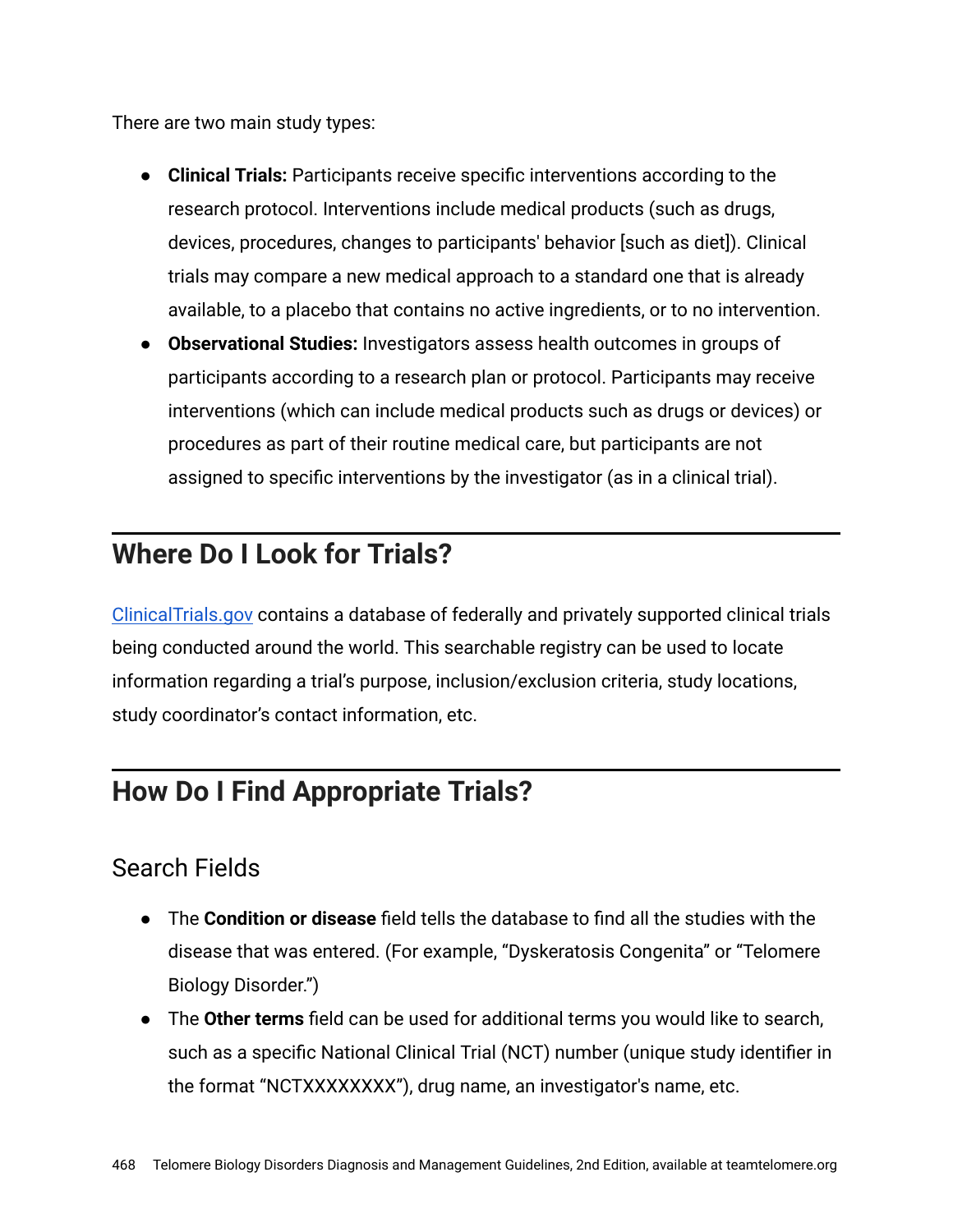● The **Country** field can be used to limit one's search to a specific country. If the United States is selected, search fields for State, City, and Distance will appear.

| Status <sub>0</sub> | $\bigcirc$ Recruiting and not yet recruiting studies                         |                              |  |
|---------------------|------------------------------------------------------------------------------|------------------------------|--|
| <b>All studies</b>  |                                                                              |                              |  |
|                     |                                                                              |                              |  |
|                     | <b>Condition or disease +</b> (For example: breast cancer)                   |                              |  |
|                     |                                                                              | $\mathbf{x}$                 |  |
|                     |                                                                              |                              |  |
|                     |                                                                              |                              |  |
|                     | Other terms $\Theta$ (For example: NCT number, drug name, investigator name) |                              |  |
|                     |                                                                              | X                            |  |
|                     |                                                                              |                              |  |
| Country <b>O</b>    |                                                                              | $\mathbf{x}$<br>$\checkmark$ |  |
|                     |                                                                              |                              |  |

## Searches Using Operators: OR, NOT, and AND

Words such as OR, NOT, and AND (in uppercase), are known as search operators. These words can be used in the search function to broaden or narrow a search. For example:

● Use OR to find studies that contain any of the words connected by OR.

Example: Dyskeratosis Congenita OR Telomere Biology Disorder

This search finds study records containing either the words "Dyskeratosis Congenita" or "Telomere Biology Disorder." Using OR broadens your search.

● Use NOT to find study records that do not contain the word following NOT.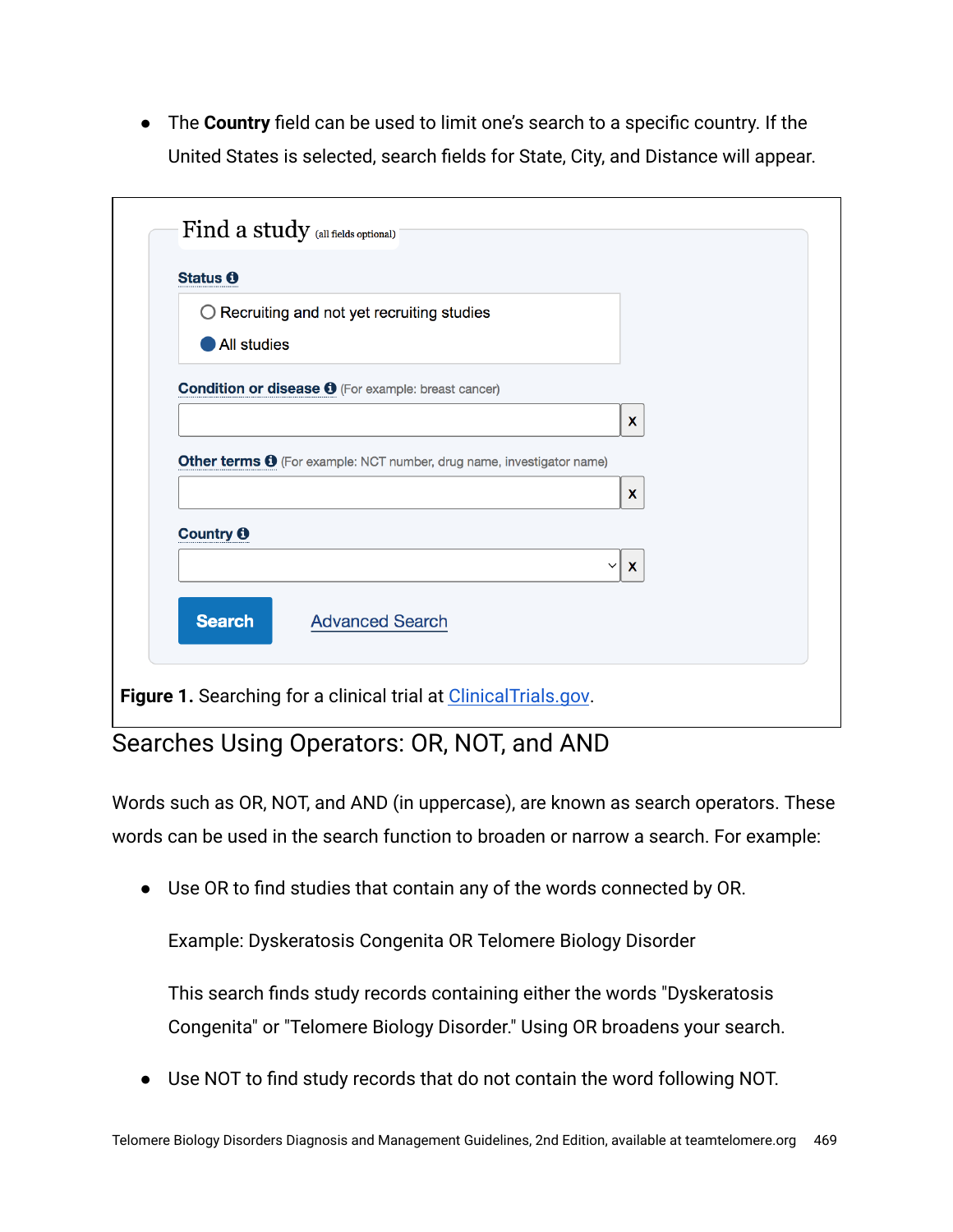Example: inherited NOT acquired

This search finds study records containing the word "inherited" but excludes records containing the word "acquired" from the search results. Using NOT narrows your search.

● AND is not necessary because the search function will automatically find study records that contain all the words specified in the search. However, AND can separate distinct concepts.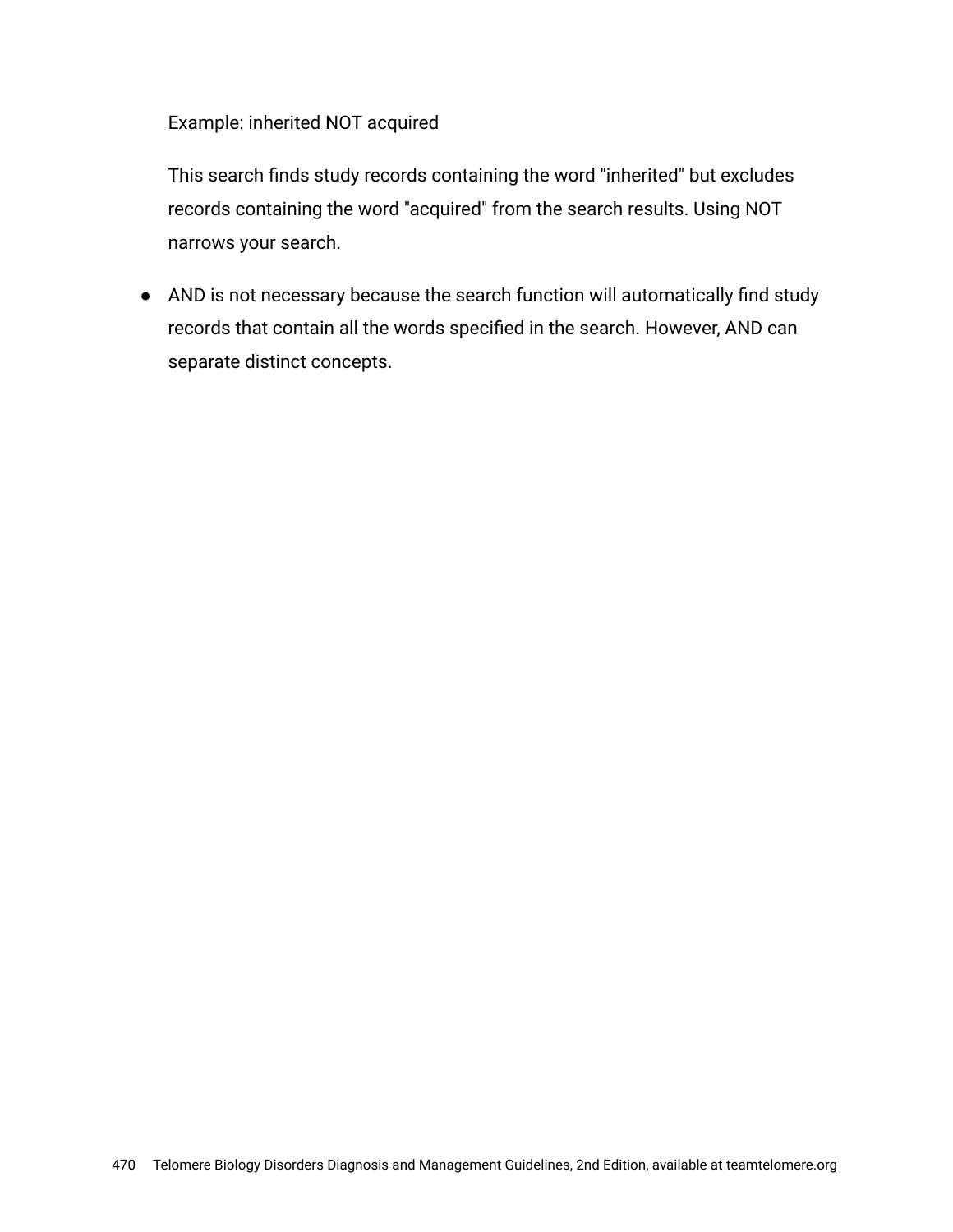## Additional Filters

Using the left sidebar, one can use the **Status**, **Eligibility Criteria**, **Study Type**, **Study Results**, **Study Phase**, **Funder Type**, and **Study Documents** filters.

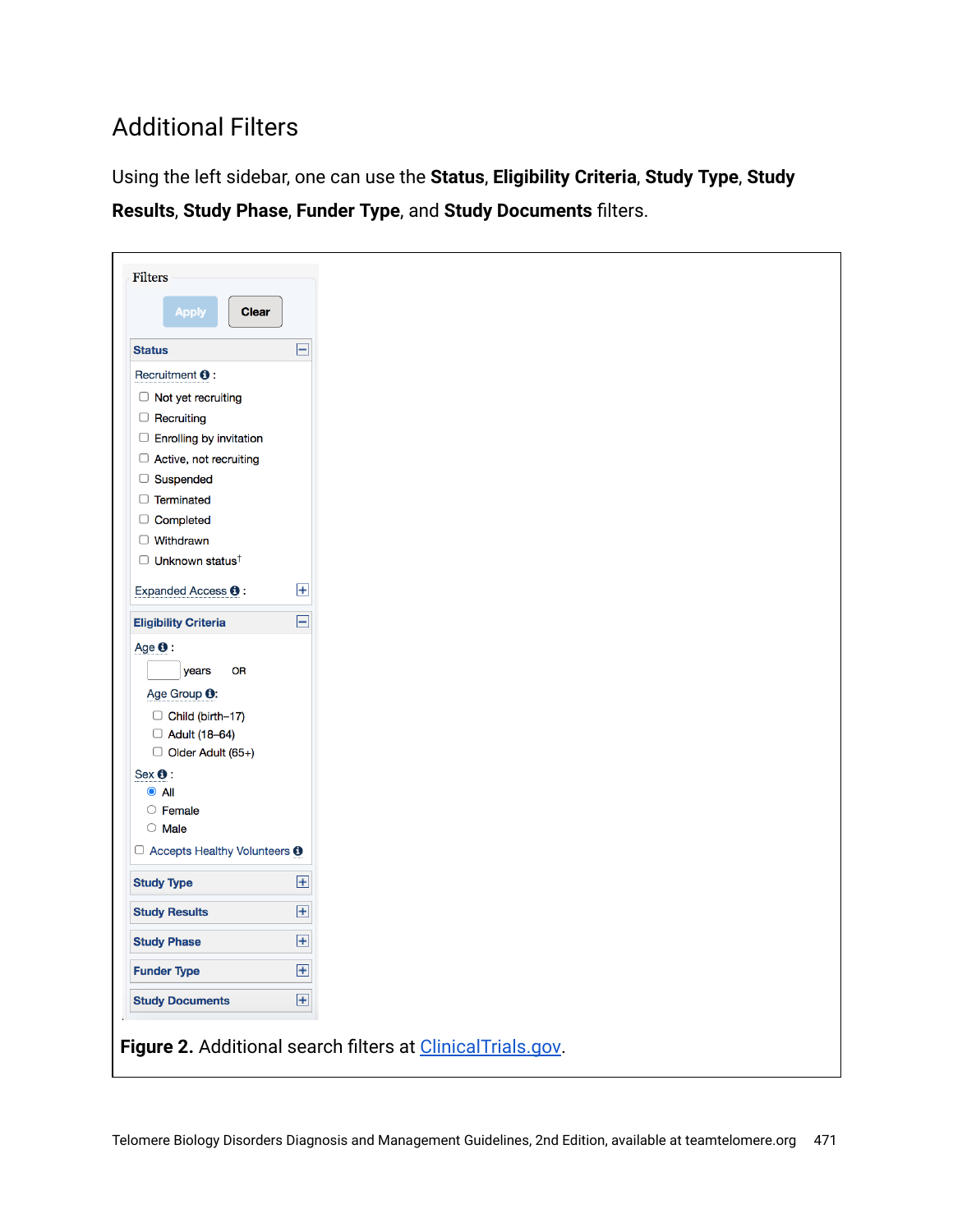#### Recruitment Status

- **Not yet recruiting:** The study has not started recruiting participants.
- **Recruiting:** The study is currently recruiting participants.
- **Enrolling by invitation:** The study is selecting its participants from a population, or group of people, decided on by the researchers in advance. These studies are not open to everyone who meets the eligibility criteria - only people in that population, who are specifically invited to participate.
- **Active, not recruiting:** The study is ongoing, and participants are receiving an intervention or being examined, but potential participants are not currently being recruited or enrolled.
- **Suspended:** The study has stopped early but may start again.
- **Terminated:** The study has stopped early and will not start again. Participants are no longer being examined or treated.
- **Completed:** The study has ended normally, and participants are no longer being examined or treated.
- **Withdrawn:** The study stopped before enrolling its first participant.
- **Unknown:** A study's status was recruiting; not yet recruiting; or active, not recruiting but has passed its completion date. The status has not been verified within the past 2 years.

## Eligibility Criteria

Eligibility criteria is the key requirements that people who want to participate in a clinical study must meet. Eligibility criteria consist of inclusion criteria (which are required for a person to participate in the study) and exclusion criteria (which prevent a person from participating).

Eligibility criteria can include whether a study accepts healthy volunteers, has age requirements, or is limited by biological sex. Additional information regarding eligibility criteria is often found under the details of a study.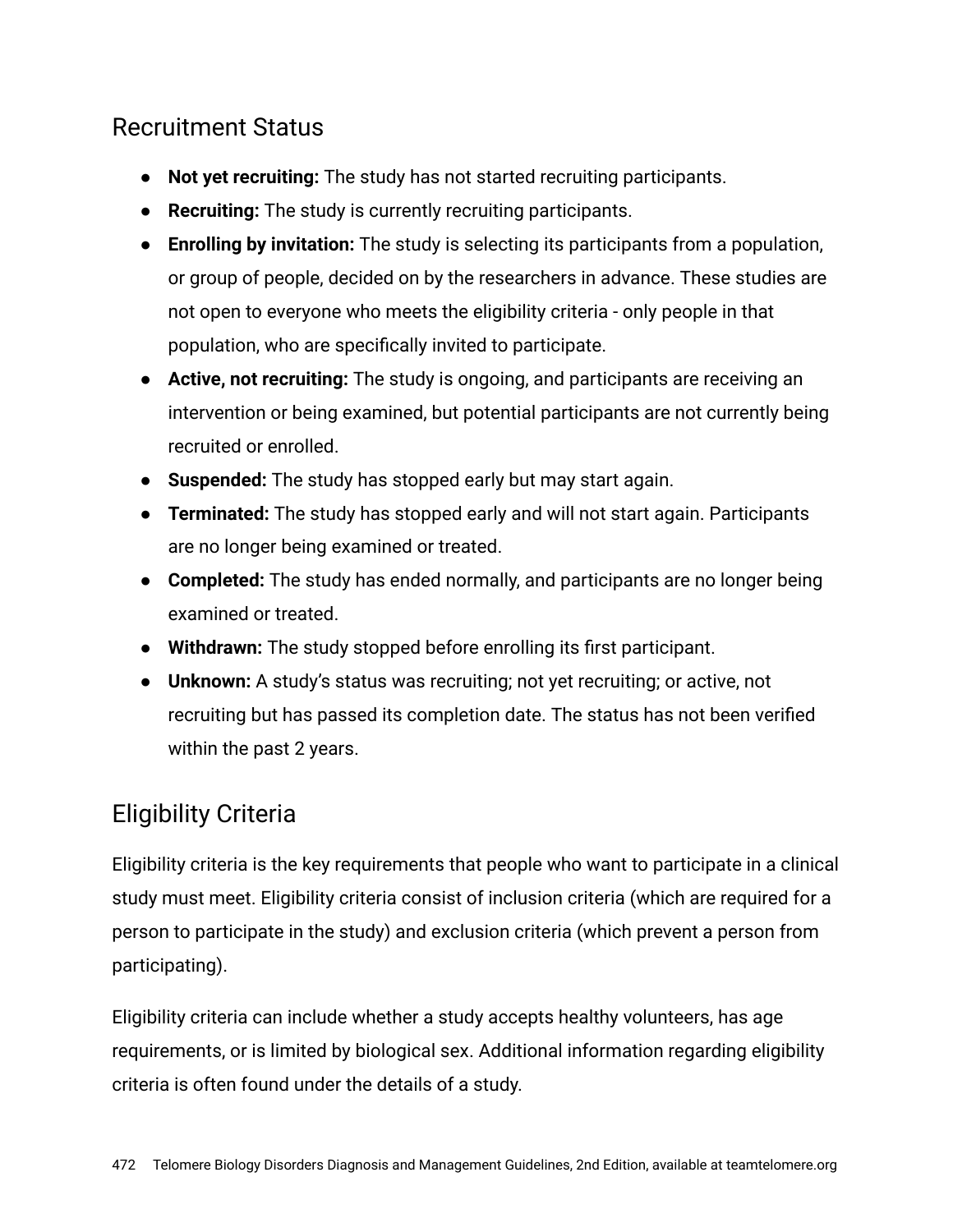#### Clinical Trial Phases

Clinical trials used in drug development are sometimes described by phase. These phases are defined by the Food and Drug Administration (FDA).

- **Preclinical:** Preclinical studies are sometimes called laboratory studies and can include studies on cell lines and animals. While pre-clinical studies give a lot of useful information, humans may differ in the way that the drug or treatment is absorbed, processed, and excreted. After the pre-clinical studies are completed and if the treatment still seems promising, the Food and Drug Administration (FDA) must give permission before the treatment can be tested in humans.
- **Phase I:** Describe clinical trials that focus on the safety of a drug. The goal is to determine the drug's most frequent and serious adverse events and how the drug is broken down and excreted by the body. These trials usually involve a small number of participants and healthy volunteers.
- **Phase II:** Gather preliminary data on whether a drug works in people who have a certain condition/disease. The drug may be compared to similar participants receiving a placebo (inactive substance) or a different drug. Safety continues to be evaluated; short-term adverse events and effectiveness are studied.
- **Phase III:** Gather more information about a drug's safety and effectiveness by studying different populations and dosages. The drug may be used in combination with other drugs. These studies typically involve more participants.
- **Phase IV:** Occurs after the FDA has approved a drug for marketing. These trials gather additional information about a drug's safety, efficacy, or optimal use.

In certain circumstances, phases may necessitate combining (e.g. Phase I/II), such as when trial on healthy participants is not possible.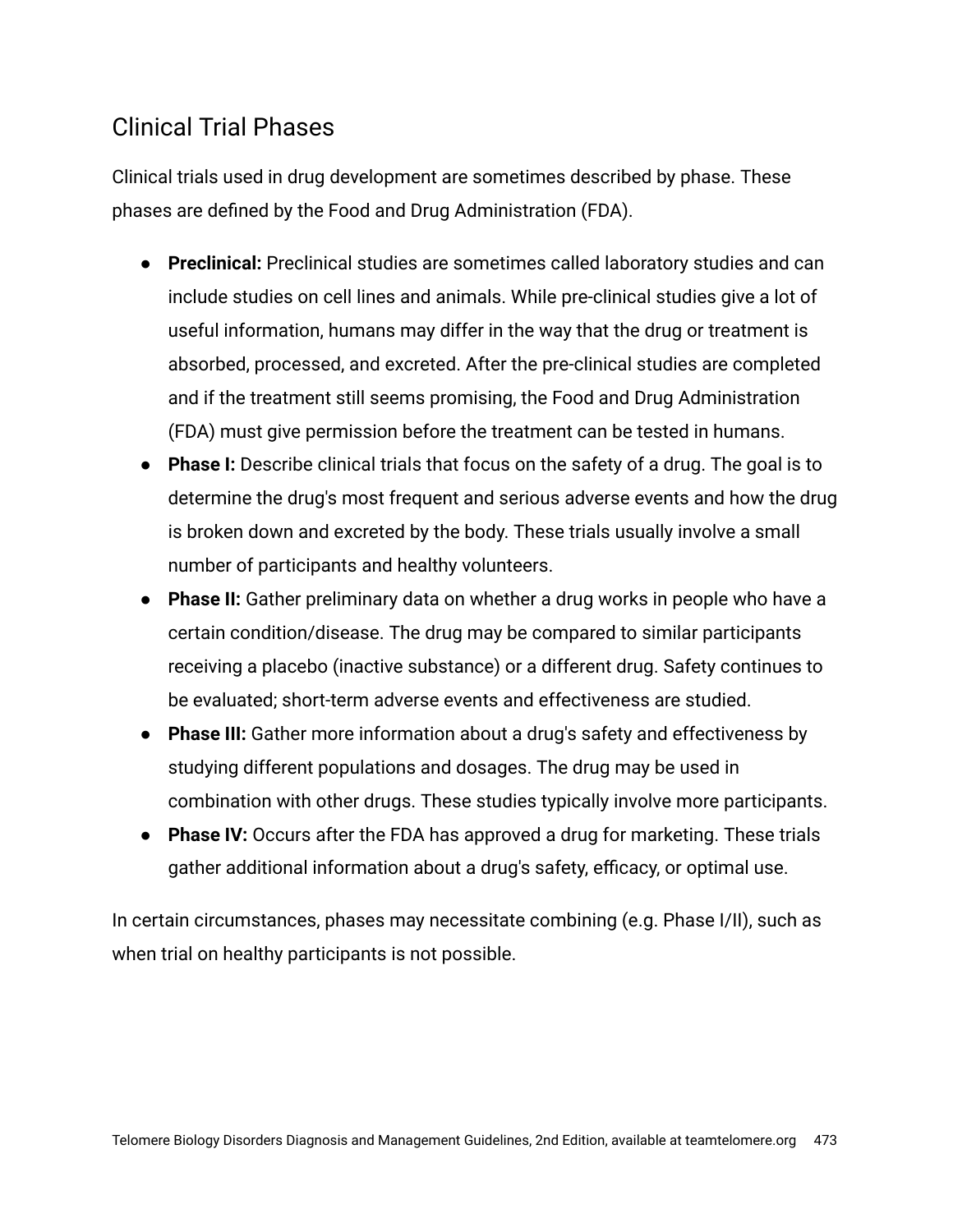

# **How are Study Participants Protected?**

### Informed Consent

Informed consent is a process used by researchers to provide potential and enrolled participants with information about a clinical study. This information helps people decide whether they want to enroll or continue to participate in the study. The informed consent process is intended to protect participants and should provide enough information for a person to understand the risks, potential benefits, and alternatives to the study. In general, a person must sign an informed consent document before joining a study to show that he or she was given information on the risks, potential benefits, and alternatives and that he or she understands it. Signing the document and providing consent is not a contract. Participants may withdraw from a study at any time - even if the study is not over.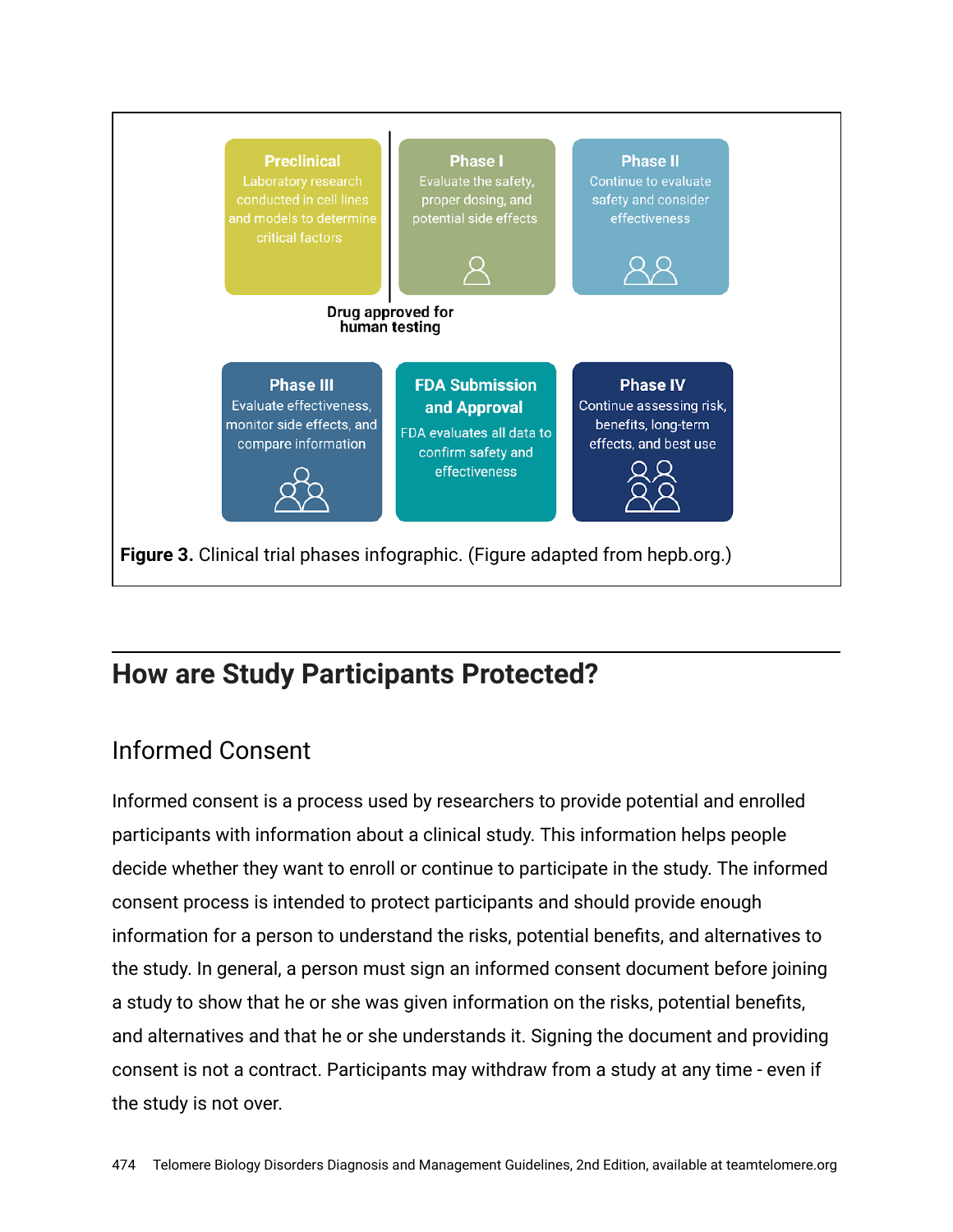### Institutional Review Boards (IRB)

Every study must be reviewed, approved, and monitored by an institutional review board (IRB). An IRB is made up of doctors, researchers, and members of the community. Its role is to make sure that the study is ethical and that the rights of participants are protected. This includes making sure that research risks are minimized and are reasonable in relation to any potential benefits (among other responsibilities).

# **Future Implications**

By participating in a clinical study, one contributes to medical knowledge. Much of what is known today about TBDs has been derived from clinical trials. The results of studies can make a difference in the care of future individuals with TBDs by providing information about the benefits and risks of diagnostic, preventative, therapeutic products, or interventions.

# **Questions to Consider Before Participating in a Trial**

- What exactly is being studied?
- Why do researchers believe the intervention being tested might be effective? Why might it not be effective?
- Has it been tested before? What were the results from those tests?
- What are the possible interventions that I might receive during the trial?
- How will it be determined which intervention(s) I receive (for example, by chance)?
- Who will know which intervention I receive during the trial? Will I know? Will members of the research team know?
- How do the possible risks, side effects, and benefits of this trial compare with those of my current treatment?
- What will I have to do?